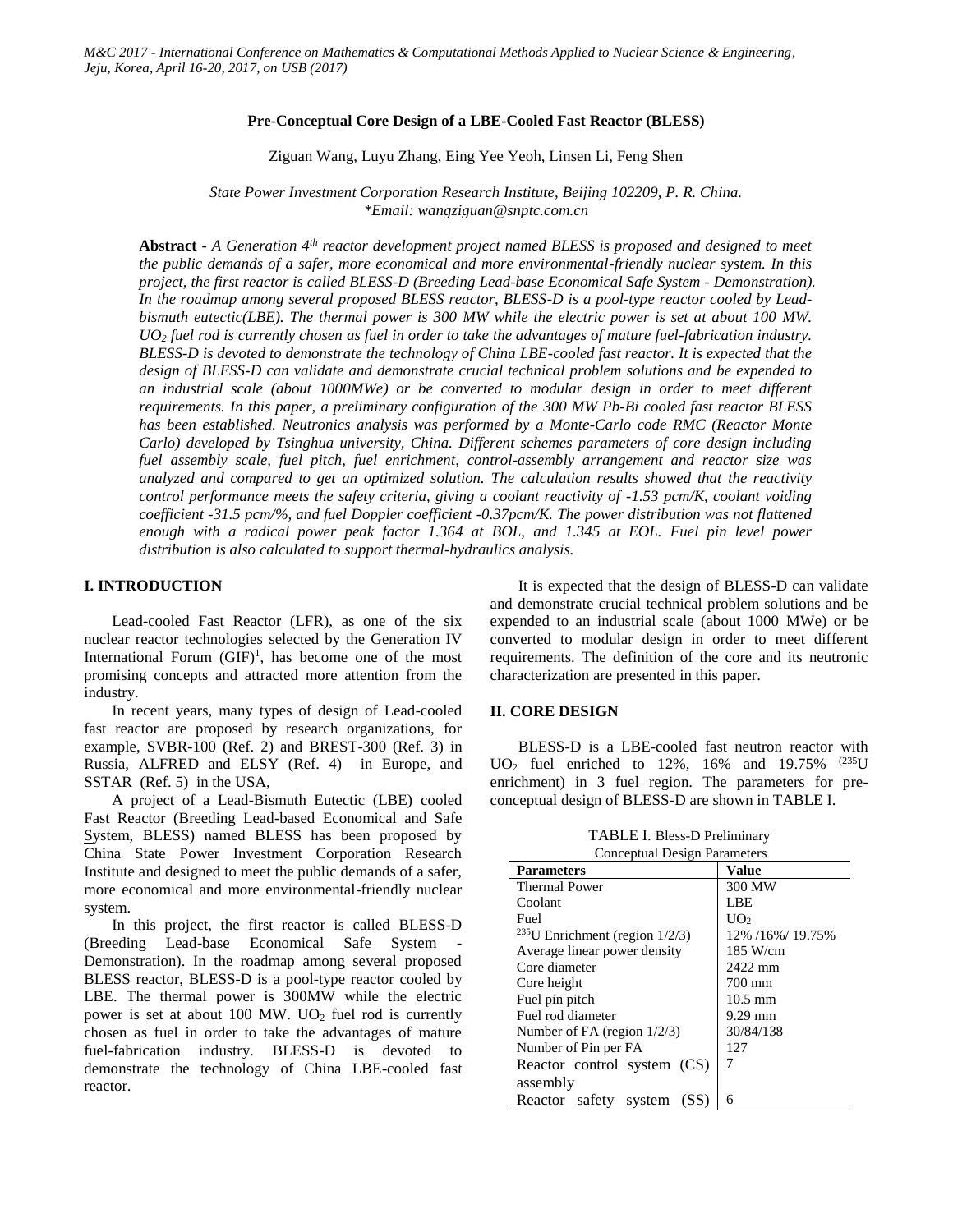| assembly |  |
|----------|--|

# *A. Fuel Pin and Assembly Design*

Each fuel assembly of BLESS-D includes 127 fuel pins, with UO<sub>2</sub> pellets as fuel and austenitic steel as the cladding. The fuel pin consists of austenitic steel cladding tube, 10 cm of upper reflector, 30 cm of lower reflector and 60 cm of gas plenum. The active region height is 70 cm. The fuel pins are in triangular arrangement with the pitch of 10.5 mm. The fuel assembly of BLESS-D are hexagonal and all assemblies have the same configuration as shown in Fig.1.



Fig. 1. Fuel assembly layout

# *B. Control rod assembly*

The BLESS-D control and safety system contains 13 control assemblies arranged in two independent systems: reactor control system (CS) and reactor safety system (SS). The CS with 7 control assemblies serves as reactor startup, regulation of reactor power and reactivity during the fuel cycle, and reactor shut-down. The SS, with 6 control assemblies, is used only for reactor SCRAM case. All control assemblies have the same configuration as shown in Fig. 1. The control assembly is made of a cylindrical absorber bundle with 7 absorber pins cooled by primary LBE coolant (Fig. 2). The absorber material is  $B_4C$  with 90 a.t.% <sup>10</sup>B. All the control rod assembly are enclosed in a cylindrical guiding tube positioned in a particular place in the core map, as shown in Fig. 3.

For the CS, the total control rod length has been set to 90 cm. When the whole control rod assembly being inserted into the core, the bottom of the control rod assembly is 10 cm lower than the bottom of the core active area to get a larger control rod worth.

For the SS, the total control rod length has also been set to 90 cm, but all the 6 control rod assembly are extracted 10 cm higher than the top of core during the normal operation. During the emergency shutdown case, by unlocking an electromagnet device, the SCRAM action happens to shutdown the reactor in a short time. A tungsten ballast has been applied at the top of SS to guarantee the successful insertion of the control rod assembly.



Fig. 2. Control rod assembly layout

# *C. Core Arrangement*

According to the analysis results of fuel pellet and fuel rod performance, a reference maximum liner power density has been fixed to 185 W/cm. Considering the thermal power target is 300 MW, BLESS-D core consists of 252 fuel assemblies. The fuel assemblies have been arranged to approximate a right cylinder. The fuel assemblies of the core are arranged in 3 regions, of which the <sup>235</sup>U enrichments are 12 % in innermost region, and 16% in middle region, and 19.75% in the outermost region. <sup>235</sup>U enrichment are chosen by taking consideration of both the conversion ratio influence, shutdown margin, and flattening of the power distribution. In this case, the core radical power peak factor was confined within 1.37. The 252 fuel assemblies are surrounded by two rings of stainless shielding assemblies, which has been filled with stainless steel reflector block. The core arrangement of BLESS-D is shown in Fig. 3



Fig. 3. Core Arrangement and <sup>235</sup>U enrichment of BLESS-D.

# **III. NEUTRONICS ANALYSIS**

The neutronic parameters are calculated to study the core characteristics of BLESS-D.

# *A. Calculation Tools*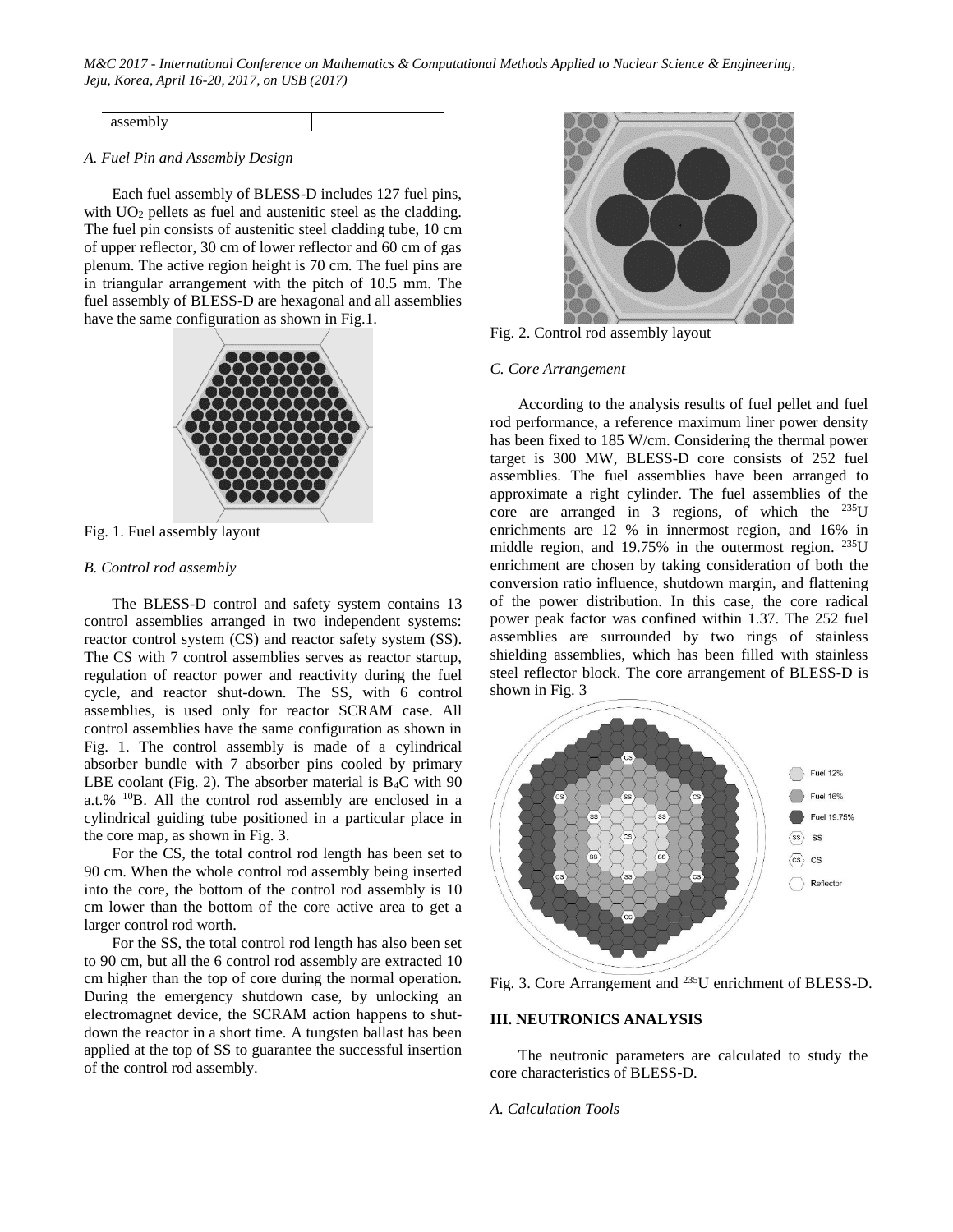The neutronics analysis was performed using the Monte Carlo Code RMC (Reactor Monte Carlo)<sup>6</sup>. The RMC code is a new Monte Carlo neutron transport code developed by Department of Engineering Physics in Tsinghua University, Beijing, China. The existing research shows that the RMC code gives a highly accurate results in the reactor neutronic calculation and burn-up calculation. Besides, by the application of brand new MPI parallel computation technique, high speed calculation has become the most attractive character of the RMC code, which is much more helpful in big-scale reactor and high accuracy calculation.<sup>7</sup> The nuclear data used in this calculation are all from ENDF/B VII.1 evaluated nuclear data library.

#### *B Results and Analysis*

#### *B. 1. Burn-up performance*

First, burn-up performance is analyzed. For now, a once-through refueling strategy is used. The calculation was done with DEPTH module from RMC code. The DEPTH module coupled RMC critical calculation module and pointburnup module, and was capable to deal with more than 1500 nuclides in the burnup chain. The burnup libraries come from both Origin-S and Origin-2. In the burnup calculation of BLESS-D, typical actinides and fission products are considered in the burnup calculation. For the sake of simplicity, the whole core was treated as one burnup calculation region at axial direction, and 3 regions at radical direction according to 3 different <sup>235</sup>U enrichment region. The calculation time step was set to 20 days and 40 days at the first to time steps, and 80 days for the rest.

As a power plant demonstration reactor, BLESS-D aims at achieving a high power performance but not a rather long life cycle and high breeding ratio. In this scenario, the results show that the fuel cycle lifetime is about 1200 EFPDs, or 3.28 EFPYs. And the average discharge burn-up is 35 GWd/tU. Fig. 4 shows the *keff* variation against burnup.



Fig. 4. *keff* Variations with the Burnup.

# *B. 2. Reactivity feedback and control parameters*

As discussed above, the reactor control system (CS) is supposed to compensate the following reactivity variation:

- CZP (Cold Zero Power) to HFP (Hot Full Power) transition.
- Excess reactivity at BOL.
- Shutdown of the reactor with the most valuable control rod assembly stuck outside the core.

The total/specific reactivity requirements and reactivity worth of the CS are listed in TABLE II. The CS total requirements are the sum of the italic items listed below

TABLE II. Total/Specific Reactivity Requirements and Reactivity Worth of CS

| <b>Reactivity parameters</b>    | <b>Results</b>       |
|---------------------------------|----------------------|
| Reactivity worth of CS          | 8689 pcm             |
| CS total requirements           | 7138 pcm             |
| CZP to HFP transition           | 1429 рст<br>3867 рст |
| Excess reactivity at BOL        |                      |
| Shutdown margin                 | 1000 pcm             |
| Most valuable CS assembly worth | 842 pcm              |

On the other hand, the SS has to guarantee the successful SCRAM action and to ensure the enough shutdown margin. The HFP to CZP transition should also be taken into account with the most effective control rod stuck outside the core.

The total/specific reactivity requirements and reactivity worth of the SS are listed in TABLE III. The SS total requirements are the sum of the italic items listed below

TABLE III. Total/Specific Reactivity Requirements and Reactivity Worth of SS

| <b>Reactivity parameters</b>    | <b>Results</b> |
|---------------------------------|----------------|
| Reactivity worth of SS          | 4593 pcm       |
| SS total requirements           | 3185 pcm       |
| Shutdown margin                 | $1000$ pcm     |
| CZP to HFP transition           | $1429$ pcm     |
| Most valuable SS assembly worth | $756$ pcm      |

 $_{25}$  of the italic items listed below <sup>30</sup> TABLE IV. The total requirements of refueling are the sum The refueling shutdown margin ( $k_{\text{eff}}$  = 0.95) is supposed to be achieved by the CS and the SS together, as shown in

 $20\frac{5}{8}$  TABLE IV. Refueling Shutdown Reactivity Requirements

| <b>Reactivity parameters</b>        | <b>Results</b> |
|-------------------------------------|----------------|
| Total worth of $CS + SS$            | 14470 pcm      |
| Total requirements of refueling     | 12894 pcm      |
| <b>HFP</b> to CZP transition        | 1429 pcm       |
| Excess reactivity at BOL            | 3867 pcm       |
| Refueling Shutdown requirement keff | 5000 pcm       |
| Shutdown margin                     | 1000 pcm       |
| Most valuable CS assembly worth     | 842 pcm        |
| Most valuable SS assembly worth     | 756 рст        |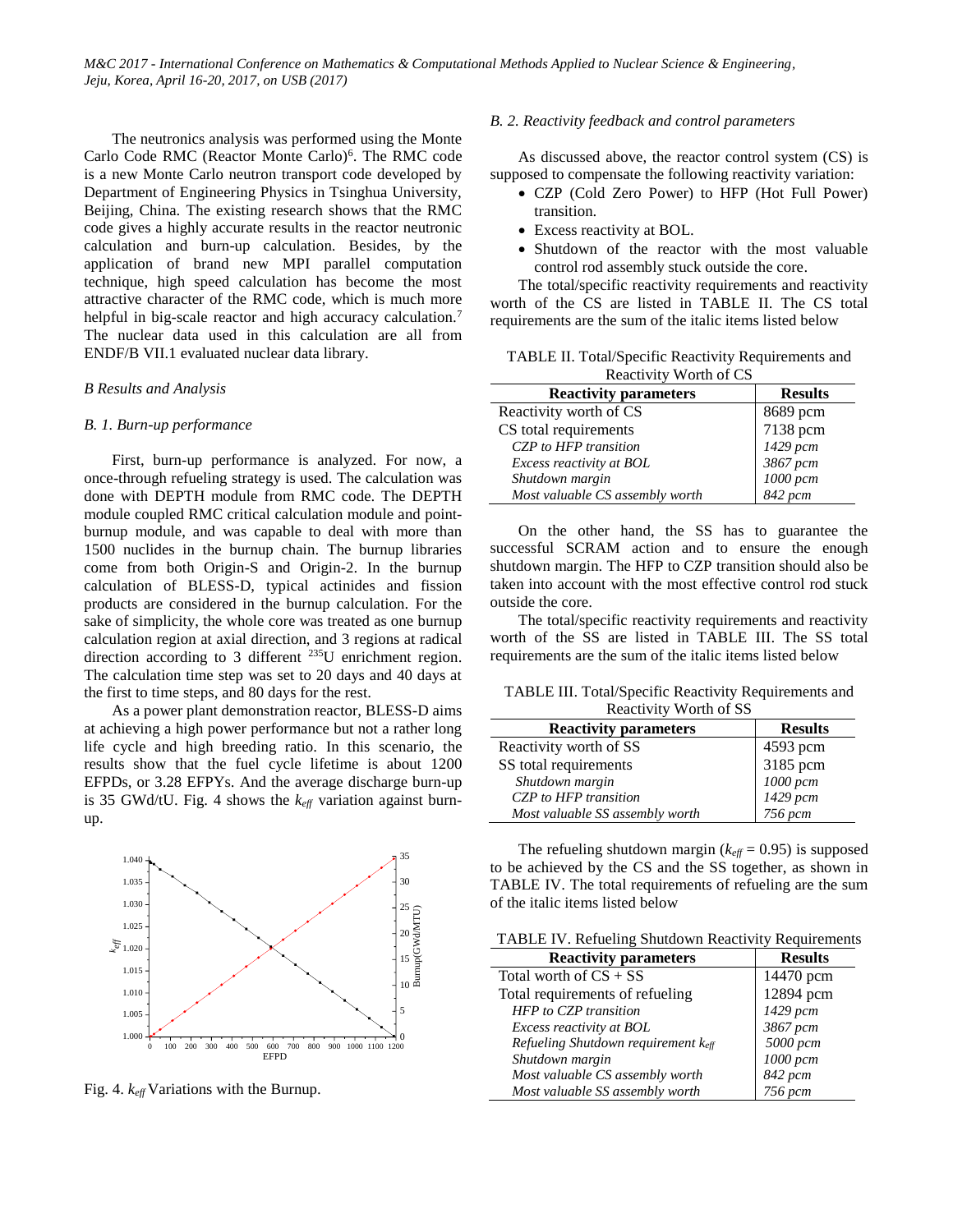It could be seen that the worth of every control system in the above 3 cases is all 10 % larger than the reactivity control requirements, thus it can be concluded that the reactivity control system design meets the safety criteria.

# *B. 3. Reactivity Coefficient.*

In the preliminary calculation, reactivity coefficient at BOL has been calculated including fuel doppler coefficient, coolant temperature coefficient, and coolant voiding coefficient. A perturbation method is used in RMC code. Effective delayed neutron fraction is also calculated to support both neutronics design and safety analysis. Table V gives the reactivity coefficients calculation results. From the results, it can be concluded that Fuel Doppler coefficient, coolant temperature coefficient and coolant voiding coefficient are all negative, which meets the design criteria. For now, the reactivity coefficient induced by mechanical expansion are not calculated here because of the difficulty of calculation by RMC code.

TABLE V. Reactivity Coefficient Parameters

| <b>Reactivity Coefficient</b>      | Results         |
|------------------------------------|-----------------|
| Effective delayed neutron fraction | 327 pcm         |
| Fuel Doppler coefficient           | $-0.37$ (pcm/K) |
| Coolant temperature coefficient    | $-1.53$ (pcm/K) |
| Coolant voiding coefficient        | $-31.5$ (pcm/%) |

# *III. B. 4. Power Distribution*

Fig.5 and Fig.6 show the relative power distribution of a 1/6 core at the beginning of life (BOL) and end of life (EOL). The control rods of CS system are inserted at critical position, which makes *keff* always equals to unity, at both BOL and EOL. The control rods of SS system are extracted from the core at all time. When performing the calculation, every single fuel assembly are tallied using energy deposition tally averaged over a cell. In order to flatten the power distribution curve, the outermost fuel enrichment region is of the highest enrichment. It can be noticed that at BOL, the power peak factor is 1.364, which locates at the outermost fuel region. Whereas at EOL, the power peak factor 1.345 at the same position. It could be seen that at EOL, as the burning of high enrichment fuel, the power distribution tends to be more flattened than that of BOL. However, the peak factor is still larger than expected and could be a problem for the thermal-hydraulic design. It is necessary that the fuel assemblies' arrangement and control rod position should be further optimized in order to get lower peak factor.



Fig. 5. Relative Power Distribution of 1/6 Core at BOL, the peak factor is 1.364



Fig. 6. Relative Power Distribution of 1/6 Core at EOL, the peak factor is 1.345

# *B. 5. Power distribution inside a fuel assembly*

The fuel pin power peak factor inside a fuel assembly is a significant input parameter for the sub-channel analysis in thermal-hydraulics calculation. Basically, in BLESS-D reactor core, inside the fuel assembly closed to the control rod assembly of the CS has the most unflatten power distribution. In order to get the worst thermal condition, this fuel assembly are chosen to perform power distribution calculation. Fig. 7 gives the fuel pin level power peak factor inside a fuel assembly (19.75% enrichment) next to a control rod assembly. It can be seen that the peak factor is 1.142. This value is small enough for thermal-hydraulics design in the sub-channel calculation.